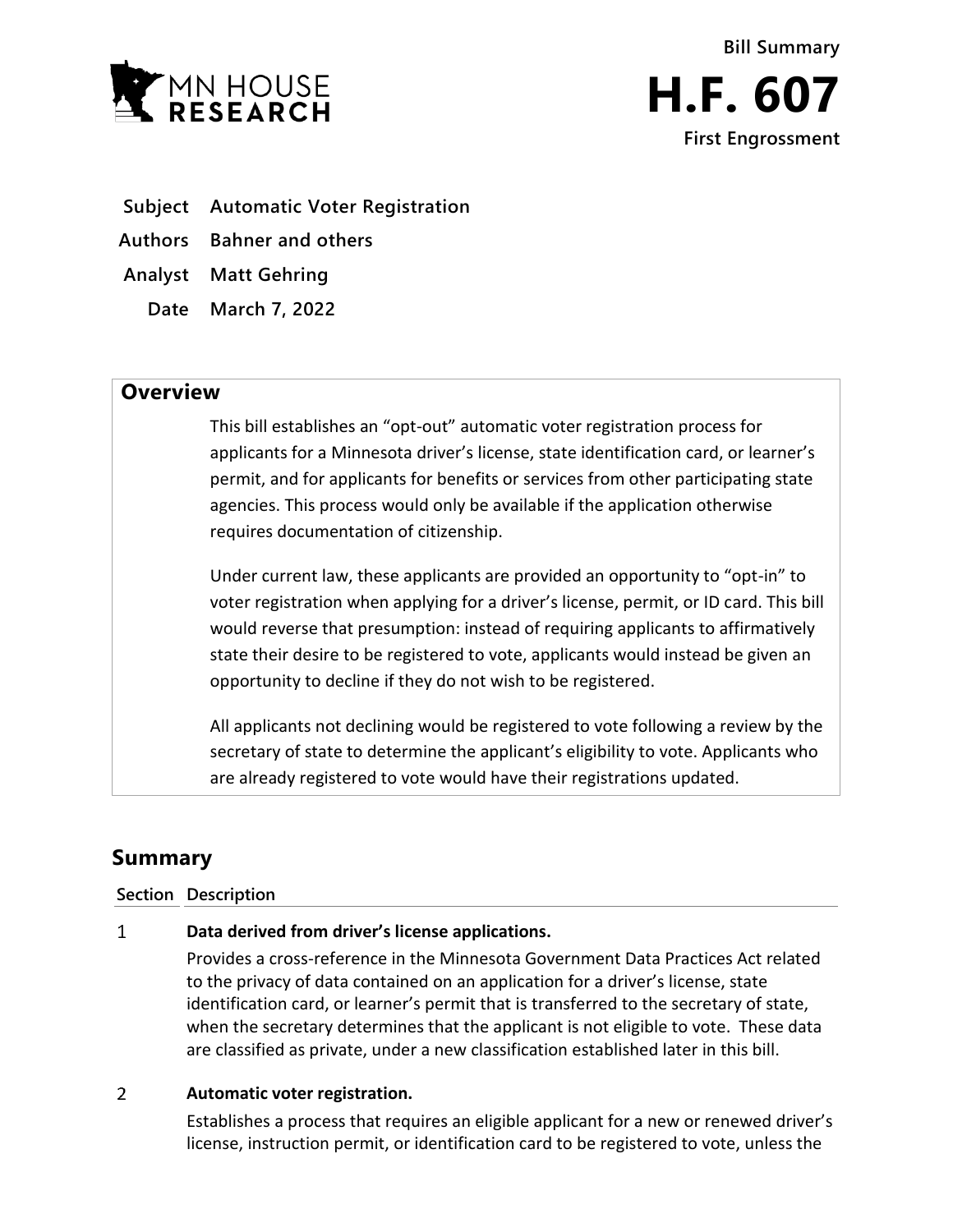### **Section Description**

applicant opts out of the registration. Other units of government would be authorized to provide a similar service.

**Subd. 1. Automatic registration.** Requires eligible applicants to be registered to vote, unless the applicant declines to be registered, when submitting an application for one of the following:

- 1) a new or renewed driver's license, instruction permit, or state identification card; or
- 2) an application for benefits or services to another participating agency.

Automatic registration must occur only if the application submitted otherwise requires documentation of the applicant's citizenship.

**Subd. 2. Option to decline registration.** Requires an individual who submits an application that qualifies for automatic registration to be provided a mailed notice informing the individual of the option and procedures necessary to decline to be registered to vote. Procedures for continuing to offer the individual an opportunity to be registered upon submission of certain future qualifying applications are also provided.

**Subd. 3. Department of Public Safety.** Requires the commissioner of public safety to format driver's license, instruction permit, and identification card applications to accommodate the new process required by this bill, if the application otherwise requires verification of the applicant's citizenship. Information on qualifying applications must be transmitted at least daily by electronic means to the secretary of state. Additional statistical reports and procedures are required, and a definition of "driver's license" to include a number of types of licenses and permits issued by the department is included.

**Subd. 4. Other agencies and units of government.** Permits the commissioner of any state agency, the administrative head of any local government, or the administrative head of a federally recognized Indian tribe within the state, to consult with the secretary of state and convert any form or application to also serve as a voter registration application, if the form or application already provides verification of an applicant's citizenship. An application or form may also be used to serve as an update to the address on a voter's existing registration record. Information on qualifying applications must be transmitted at least daily by electronic means to the secretary of state. Additional statistical reports and procedures are required.

**Subd. 5. Registration.** Establishes procedures for determining whether an applicant whose information is submitted under this section is currently registered to vote and/or eligible to vote, and for those applicants determined to